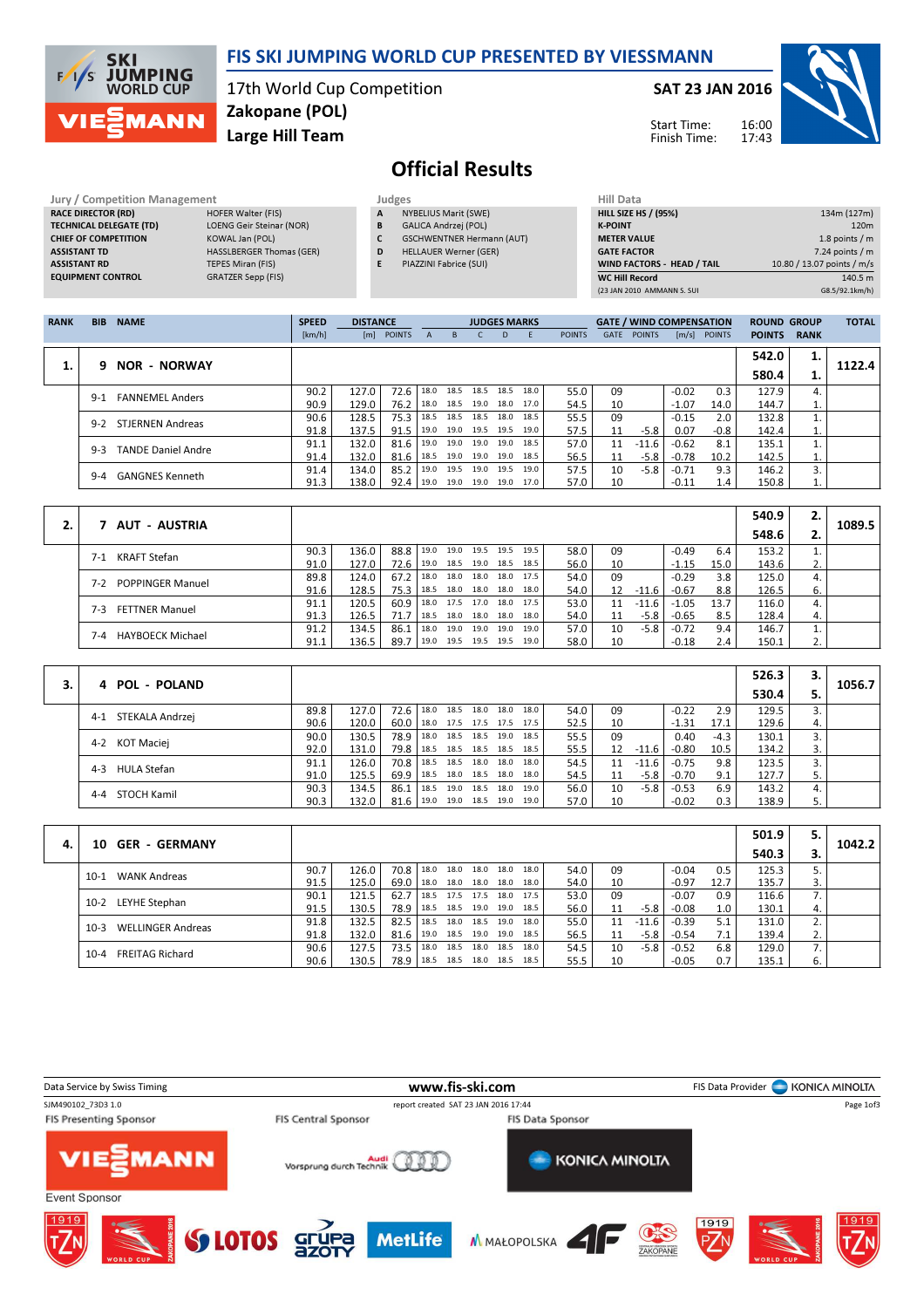

### FIS SKI JUMPING WORLD CUP PRESENTED BY VIESSMANN

17th World Cup Competition Zakopane (POL)

SAT 23 JAN 2016

Start Time: Finish Time:



Large Hill Team

# Official Results

| <b>RANK</b> | <b>BIB</b> | <b>NAME</b>           | <b>SPEED</b><br><b>DISTANCE</b><br><b>JUDGES MARKS</b> |       |                                 |                | <b>GATE / WIND COMPENSATION</b> |           |      | <b>ROUND GROUP</b> |               | <b>TOTAL</b>    |               |                     |                  |               |             |        |
|-------------|------------|-----------------------|--------------------------------------------------------|-------|---------------------------------|----------------|---------------------------------|-----------|------|--------------------|---------------|-----------------|---------------|---------------------|------------------|---------------|-------------|--------|
|             |            |                       | [km/h]                                                 |       | [m] POINTS                      | $\mathsf{A}$   | B.                              |           | D.   | -F                 | <b>POINTS</b> | GATE            | <b>POINTS</b> | $\lceil m/s \rceil$ | <b>POINTS</b>    | <b>POINTS</b> | <b>RANK</b> |        |
|             |            |                       |                                                        |       |                                 |                |                                 |           |      |                    |               |                 |               |                     |                  |               |             |        |
|             |            |                       |                                                        |       |                                 |                |                                 |           |      |                    |               |                 |               |                     |                  | 503.5         | 4.          |        |
| 5.          | 8.         | SLO - SLOVENIA        |                                                        |       |                                 |                |                                 |           |      |                    |               |                 |               |                     |                  | 535.8         | 4.          | 1039.3 |
|             | $8-1$      | <b>KRANJEC Robert</b> | 90.0                                                   | 119.0 | 58.2 17.5 17.0 17.0 17.0 17.0   |                |                                 |           |      |                    | 51.0          | 09              |               | $-0.17$             | 2.2              | 111.4         | 7.          |        |
|             |            |                       | 90.7                                                   | 113.0 | 47.4                            |                | 17.5 17.0 17.0 17.5 17.0        |           |      |                    | 51.5          | 10              |               | $-1.08$             | 14.1             | 113.0         | 6.          |        |
|             | $8-2$      | <b>PREVC Domen</b>    | 90.0                                                   | 128.0 | 74.4                            |                | 17.5 18.0                       | 18.5 18.0 |      | 18.0               | 54.0          | 09              |               | $-0.25$             | 3.3              | 131.7         |             |        |
|             |            |                       | 91.7                                                   | 135.0 | 87.0   19.0 18.5 19.0 19.0 19.0 |                |                                 |           |      |                    | 57.0          | 12              | -11.6         | $-0.36$             | 4.7              | 137.1         | 2.          |        |
|             | $8-3$      | <b>LANISEK Anze</b>   | 90.8                                                   | 121.5 | 62.7                            |                | 18.0 17.5 17.5                  |           |      | 18.0 17.5          | 53.0          | 11              | $-11.6$       | $-0.76$             | 9.9              | 114.0         | 6.          |        |
|             |            |                       | 90.7                                                   | 131.0 | 79.8                            |                | 18.0 18.5 19.0 18.5 18.5        |           |      |                    | 55.5          | 11              | -5.8          | $-0.67$             | 8.8              | 138.3         | 3.          |        |
|             | 8-4        | <b>PREVC Peter</b>    | 89.3                                                   | 128.5 | 75.3                            |                | 19.0 18.5 18.5 19.0 18.5        |           |      |                    | 56.0          | C <sub>08</sub> | 5.8           | $-0.71$             | 9.3              | 146.4         | 2.          |        |
|             |            |                       | 90.3                                                   | 135.0 | 87.0                            | 19.5 19.0 19.5 |                                 |           | 20.0 | 19.0               | 58.0          | 10              |               | $-0.18$             | 2.4 <sub>1</sub> | 147.4         |             |        |

|    | 6 CZE - CZECH REPUBLIC   |      |       |      |       |      |                     |      |      |    |         |         |      | 488.1 | 6.  | 995.0 |
|----|--------------------------|------|-------|------|-------|------|---------------------|------|------|----|---------|---------|------|-------|-----|-------|
| 6. |                          |      |       |      |       |      |                     |      |      |    |         |         |      | 506.9 | -6. |       |
|    | JANDA Jakub<br>$6-1$     | 90.0 | 114.0 | 49.2 | 13.0  | 17.5 | 17.5 17.5 17.0      |      | 52.5 | 09 |         | $-0.58$ | 7.6  | 109.3 | 8.  |       |
|    |                          | 90.8 | 108.5 | 39.3 | 17.0  |      | 17.0 16.5 17.5 16.5 |      | 50.5 | 10 |         | $-1.39$ | 18.2 | 108.0 | 7.  |       |
|    | KOZISEK Cestmir<br>$6-2$ | 89.9 | 125.5 | 69.9 | 117.5 | 18.0 | 18.0 18.0           | 18.0 | 54.0 | 09 |         | 0.00    | 0.0  | 123.9 |     |       |
|    |                          | 91.9 | 128.5 | 75.3 | 17.5  | 18.0 | 18.0 18.0           | 18.0 | 54.0 | 12 | $-11.6$ | $-0.94$ | 12.3 | 130.0 | 5.  |       |
|    | MATURA Jan<br>$6 - 3$    | 90.9 | 121.0 | 61.8 | 18.0  | 18.0 | 17.5 18.0 17.5      |      | 53.5 |    | $-11.6$ | $-0.90$ | 11.8 | 115.5 |     |       |
|    |                          | 90.7 | 124.5 | 68.1 | 18.0  | 18.0 | 18.0 18.5           | 18.0 | 54.0 |    | $-5.8$  | $-0.80$ | 10.5 | 126.8 | 6.  |       |
|    | KOUDELKA Roman<br>6-4    | 90.4 | 131.0 | 79.8 | 18.5  | 19.0 | 19.0 19.0           | 18.5 | 56.5 | 10 | $-5.8$  | $-0.68$ | 8.9  | 139.4 |     |       |
|    |                          | 90.3 | 131.5 | 80.  | 19.0  | 19.0 | 19.0 19.0           | 18.5 | 57.0 | 10 |         | $-0.34$ | 4.4  | 142.1 | 4.  |       |

| 7. | 3 SUI - SWITZERLAND         |      |       |        |      |      |      |                |      |      |    |         |         |        | 453.6 | 8.         | 921.3 |
|----|-----------------------------|------|-------|--------|------|------|------|----------------|------|------|----|---------|---------|--------|-------|------------|-------|
|    |                             |      |       |        |      |      |      |                |      |      |    |         |         |        | 467.7 |            |       |
|    | 3-1 KAELIN Pascal           | 89.5 | 113.0 | 47.4   | 16.5 | 16.5 |      | 17.0 16.5      | 16.5 | 49.5 | 09 |         | $-0.24$ | 3.1    | 100.0 | 10.        |       |
|    |                             | 90.3 | 110.0 | 42.0   | 17.0 | 16.5 |      | 16.5 17.0      | 17.0 | 50.5 | 10 |         | $-1.02$ | 13.3   | 105.8 | 8.         |       |
|    | 3-2 DESCHWANDEN Gregor      | 89.7 | 124.0 | 67.2   | 17.0 | 18.0 |      | 17.5 17.5      | 18.0 | 53.0 | 09 |         | 0.31    | $-3.3$ | 116.9 |            |       |
|    |                             | 91.8 | 122.5 | 64.5 l | 17.5 |      |      | 17.0 17.0 17.5 | 18.0 | 52.0 | 12 | $-11.6$ | $-1.02$ | 13.3   | 118.2 |            |       |
|    | <b>EGLOFF Luca</b><br>$3-3$ | 91.1 | 116.0 | 52.8   | 17.0 | 17.0 |      | 17.0 17.5      | 17.5 | 51.5 | 11 | $-11.6$ | $-0.91$ | 11.9   | 104.6 | 8.         |       |
|    |                             | 91.1 | 124.5 | 68.1   | 18.0 | 18.0 |      | 18.0 18.0      | 18.0 | 54.0 | 11 | $-5.8$  | $-0.33$ | 4.3    | 120.6 |            |       |
|    | $3 - 4$                     | 90.7 | 133.0 | 83.4   | 15.5 | 16.0 | 16.0 | 16.0           | 16.5 | 48.0 | 10 | $-5.8$  | $-0.50$ | 6.5    | 132.1 | 6.         |       |
|    | <b>AMMANN Simon</b>         | 90.9 | 123.0 | 65.4   | 16.0 |      |      | 16.0 15.5 15.5 | 16.0 | 47.5 | 10 |         | $-0.78$ | 10.2   | 123.1 | $\prime$ . |       |

|    | 5 JPN - JAPAN               |      |       |                   |                          |      |                     |      |      |    |         |         |        | 457.9 | 7.   | 911.8 |
|----|-----------------------------|------|-------|-------------------|--------------------------|------|---------------------|------|------|----|---------|---------|--------|-------|------|-------|
| 8. |                             |      |       |                   |                          |      |                     |      |      |    |         |         |        | 453.9 | 8.   |       |
|    | KOBAYASHI Ryoyu<br>5-1      | 90.0 | 126.0 | 70.8 17.5         |                          |      | 18.0 17.5 17.5 17.5 |      | 52.5 | 09 |         | $-0.55$ | 7.2    | 130.5 |      |       |
|    |                             | 90.5 | 118.5 | 57.3 17.5         |                          |      | 17.5 17.0 17.0 17.5 |      | 52.0 | 10 |         | $-1.31$ | 17.1   | 126.4 | 5.   |       |
|    | <b>HARADA Yumu</b><br>$5-2$ | 89.8 | 123.5 | $66.3$   17.5     |                          | 18.0 | 18.0 18.0 17.5      |      | 53.5 | 09 |         | 0.38    | $-4.1$ | 115.7 |      |       |
|    |                             | 91.7 | 118.0 |                   | 56.4 17.0 16.5 16.5 16.5 |      |                     | 16.5 | 49.5 | 12 | $-11.6$ | $-0.72$ | 9.4    | 103.7 | 8.   |       |
|    | ITO Kenshiro<br>5-3         | 91.0 | 116.0 | 52.8              | 18.0                     | 17.0 | 17.0 17.5           | 17.0 | 51.5 | 11 | $-11.6$ | $-0.92$ | 12.0   | 104.7 | 7. I |       |
|    |                             | 91.0 | 119.5 | 59.1              | 18.0 17.5 17.5 18.0 17.5 |      |                     |      | 53.0 |    | $-5.8$  | $-0.70$ | 9.1    | 115.4 | 8.   |       |
|    | SAKUYAMA Kento<br>$5 - 4$   | 90.1 | 117.0 | $54.6$   17.0     |                          | 17.0 | 17.0 17.5 17.0      |      | 51.0 | 10 | -5.8    | $-0.55$ | 7.2    | 107.0 | 9.   |       |
|    |                             | 90.2 | 116.5 | 53.7 <sub>1</sub> | 16.5                     |      | 17.0 17.0 17.0 17.0 |      | 51.0 | 10 |         | $-0.28$ | 3.7    | 108.4 | 8.   |       |

#### not qualified for 2nd round

| <b>RUS - RUSSIAN FEDERATION</b>     |      |       |           |                     |           |      |      |      |      |    |        |         |      | 447.4 |    | 447.4 |
|-------------------------------------|------|-------|-----------|---------------------|-----------|------|------|------|------|----|--------|---------|------|-------|----|-------|
| <b>HAZETDINOV Ilmir</b><br>z-1      | 89.7 | 118.0 | 56.4      | 17.0 17.0 17.5 17.0 |           |      |      | 17.0 | 51.0 | 09 |        | $-0.42$ |      | 112.9 | υ. |       |
| <b>BOYARINTSEV Vladislav</b><br>2-2 | 89.9 | 120.0 | 60.0 17.0 |                     | 17.5      | 17.0 | 17.5 | 17.5 | 52.0 | 09 |        | 0.10    |      | 110.9 |    |       |
| <b>KLIMOV Evgeniy</b><br>2-3        | 89.7 | 111.0 | 43.8      | 16.5                | 16.5 16.5 |      | 16.0 | 16.0 | 49.0 | 09 |        | $-0.80$ | 10.5 | 103.3 |    |       |
| <b>KORNILOV Denis</b><br>7 – L      | 89.9 | 123.0 | 65.4      | 17.0                | 18.0 17.5 |      | 17.5 | 18.0 | 53.0 |    | $-5.8$ | $-0.59$ |      | 120.3 | ο. |       |

| 10. | - KAZAKHSTAN<br>KAZ             |      |       |      |      |      |           |      |      |      |    |        |           |           | 347.3 | 10  | 347.3 |
|-----|---------------------------------|------|-------|------|------|------|-----------|------|------|------|----|--------|-----------|-----------|-------|-----|-------|
|     | <b>ZHAPAROV Marat</b>           | 89.5 | 112.0 | 45.6 | 16.5 | 16.5 | 16.5 16.0 |      | 16.5 | 49.5 | 09 |        | $-0.46$   | 6.0       | 101.1 |     |       |
|     | <b>MUMINOV Sabirzhan</b><br>- 2 | 89.9 | 113.5 | 48.3 | 16.5 | 17.0 | 16.5      | 16.0 | 16.5 | 49.5 | 09 |        | 0.02      | $-0.2$    | 97.6  | 10. |       |
|     | <b>ZHAPAROV Radik</b><br>-3     | 89.7 | 106.0 | 34.8 | 15.0 | 15.0 | 14.5      | 14.5 | 15.0 | 44.5 | 09 |        | 0.44      | 57<br>، ب | 85.0  | 10. |       |
|     | SOKOLENKO Konstantin<br>$-4$    | 90.2 | 95.0  |      | 16.0 | 15.5 | 15.5      | 15.0 | 16.0 | 47.0 |    | $-5.8$ | $0.5^{-}$ |           | 63.6  | 10  |       |

| Data Service by Swiss Timing                  | www.fis-ski.com                  |                                      |                                 |  |  |  |  |  |  |
|-----------------------------------------------|----------------------------------|--------------------------------------|---------------------------------|--|--|--|--|--|--|
| SJM490102 73D3 1.0                            |                                  | report created SAT 23 JAN 2016 17:44 | Page 2of3                       |  |  |  |  |  |  |
| <b>FIS Presenting Sponsor</b>                 | <b>FIS Central Sponsor</b>       | FIS Data Sponsor                     |                                 |  |  |  |  |  |  |
| <b>VIE MANN</b><br><b>Event Sponsor</b>       | Audi<br>Vorsprung durch Technik  | <b>KONICA MINOLTA</b>                |                                 |  |  |  |  |  |  |
| 1919<br><b>SS LOTOS</b><br><b>WARLER CILE</b> | Grupa<br>azory<br><b>MetLife</b> | CAS<br>MMAŁOPOLSKA A<br>ZAKOPANE     | 1919<br>1919<br><b>WARLERTH</b> |  |  |  |  |  |  |